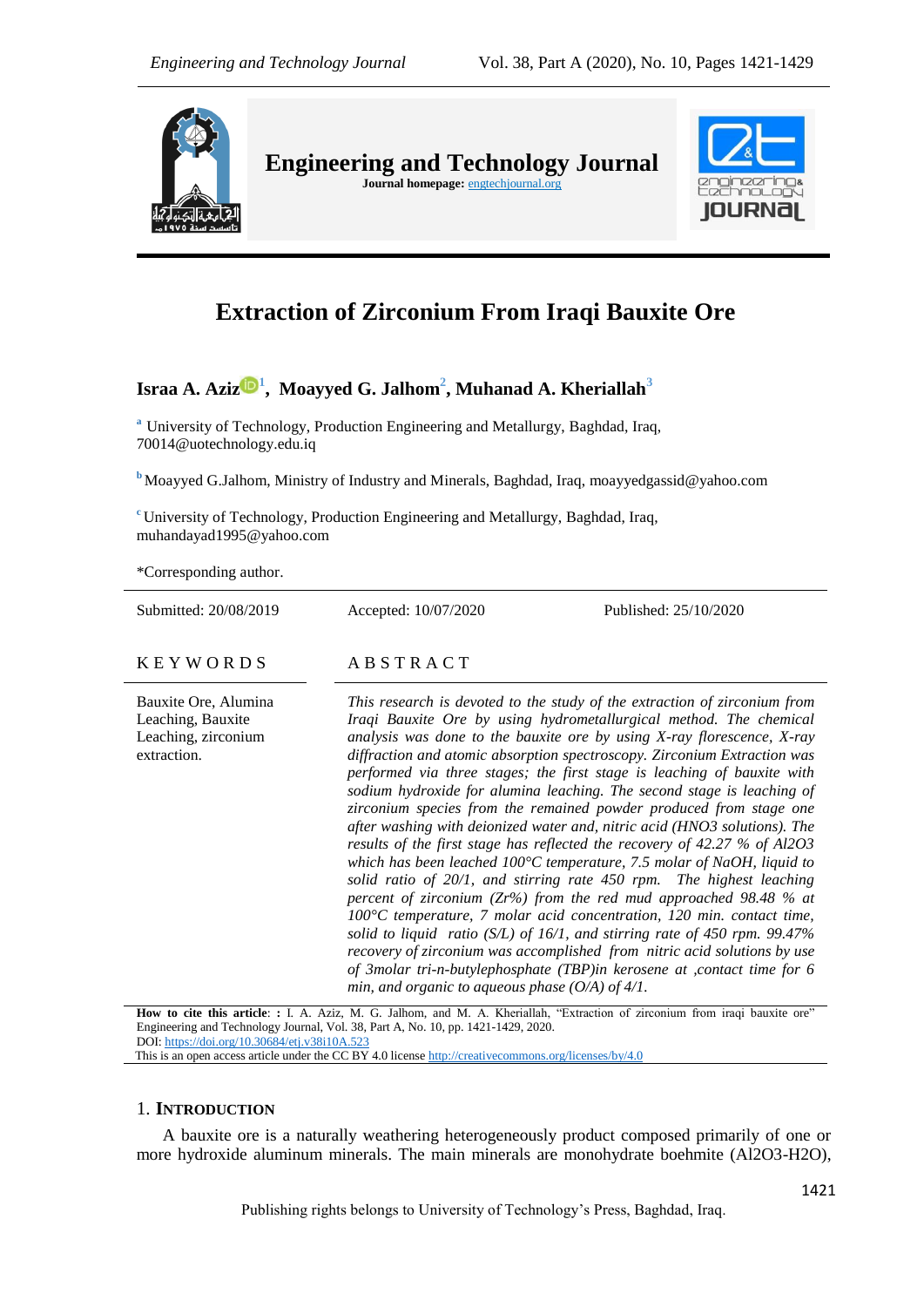trihydrated gibbsite (Al2O3-3H2O) and oxide-hydroxide diaspore [α-AlO(OH)]. Also, it contains mixtures of different types of (Fe2O3) iron oxide, (TiO2) titania, silica (SiO2), aluminosilicate (clay, etc.), and various impurities in minor or little amounts. [1,2]. Zirconium as a rare element has been commercially produced in significant quantities about 1950 [3]. The main economic source of principal for zirconium is the zirconium mineral silicate zircon (ZrSiO4). The second source zirconia (ZrO2) is obtained from the mineral baddeleyite [4,5]. Due to the corrosion resistant and good mechanical properties at higher temperature and low thermal neutron absorption cross-section, zirconium alloys are preferred for structural materials and cladding in thermal neutron power reactors [6]. The bauxite - in Iraq, discovered in 1990s in northern Al-Husseiniat, the nature of these deposits was kinds of karst bauxite Alkhasafi. There are about (2,617,922) tons of Bauxite reverse with alumina contain (36.17%-41.1%) [7]. Bauxite ore used in this research contain 0.2455% to 0.3% of ZrO2. El-Abdel-Aal [8] investigated the leaching kinetics of bauxite ore with sodium hydroxide, under various conditions of sodium hydroxide concentration, particle size of the ore, and temperature reaction on the leaching rate of Al2O3, around 99% of Al2O3 Al2O3was obtained at -200+270 particle size of ore, 250 g/L NaOH, with reaction time of 60 min and temperature reaction of 105 °C. The ratio of liquid -to- solid was maintained constant at 1:20.

 Blazheva et al. [9] studied the zirconium extraction with tributyle phosphate (TBP) in organic diluent. The dependence of the distribution ratio of Zr on the concentration of TBP in the organic phase and the various concentrations of Zr and HNO3 in the aqueous phase are evaluated. The extraction data and the infra-red spectra of the extracted zirconium complexes revealed that at least two kinds of extractable solvates zirconium nitrate with TBP are formed in extraction with 30% TBP and concentration of HNO3 not exceeding 3M contains molecules of water. Shabana, and Haffz [10] studied the Zr(IV) extraction by tri-n-butylphosphate from HCl, HNO3, HBr, and H2SO4 solutions, also from the mixtures of H2SO4 and acids halogen. It has been found that the extraction of Zr(IV) is increased by the addition of halogen acid to solutions of sulphuric acid. Also, the presence of acetone and water-miscible alcohols was found to enhance the extraction of Zr (IV) from HNO 3 and HCl aqueous solutions. Ajemba [11], optimized the leaching of alumina by sulphuric acid from Nteje clay and evaluated the influence of the acid concentration, ratio of solid-to-liquid, stirring speed, temperature calcinations and temperature leaching on the leaching process in order to improve the conditions employed in the batch process. The best conditions of leaching 81.87% of alumina experimentally was observed at 97oC, temperature of calcination is 675oC, ratio of 0.03 g/ml of solid- liquid, 2.97 mol/l concentration of acid, and speed of stirring 476 rpm.

## **2. EXPERIMENTAL WORK TEXT CITATIONS**

#### Materials and methods

The Bauxite ore samples were supplied by the Iraqi geological survey from Al-Hussainyat area in Anbar province western Iraq as shown in Figure 1.



 **Figure 1: Bauxite ore rock**

The received Bauxite ore rock samples were comminuted by laboratory jaw crusher type (retch-BB100) and ball mill type (retch-DM 200). It, has been performed in the minerals processing laboratory at the Department of Production Engineering and Metallurgy, University of Technology, Baghdad, Iraq. The sample was sieved for ten minute in a laboratory sieve shaker type (Retsch-AD60-01); using set of sieves with size (250, 212, 150, 105, 75, and 53) µm, -150+75 µm particle size was used for leaching experiments. XRF analysis of bauxite ore completed by (SPECTRO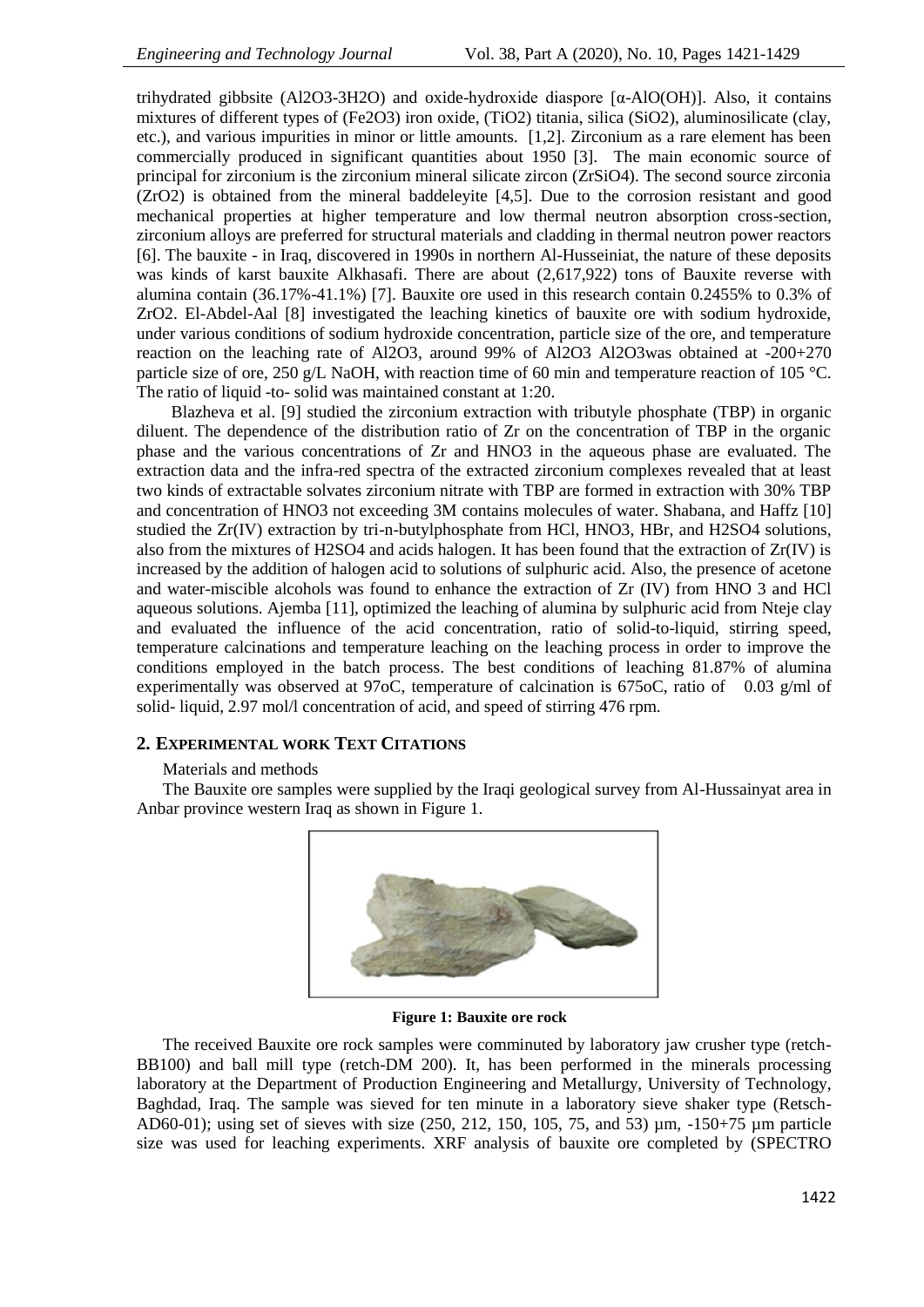XEPOS) model at University of Baghdad, Department of Geology, Iraqi-Germany Laboratory as shown in Table I.

| Element oxide                  | <b>Concentration</b><br>( %) |
|--------------------------------|------------------------------|
| $\text{Al}_2\text{O}_3$        | 46.75                        |
| SiO <sub>2</sub>               | 13.31                        |
| $P_2O_5$                       | 0.4764                       |
| CaO                            | 0.159                        |
| TiO <sub>2</sub>               | 4.39                         |
| ZrO <sub>2</sub>               | 0.2275                       |
| Fe <sub>2</sub> O <sub>3</sub> | 1.76                         |
| L.O.I                          | 0.27756                      |
| Total                          | 67.366                       |

 **TABLE I: X-Ray fluorescence analysis of Iraqi Bauxite Powder**

The XRD type 6000 SHIMADZU and D2-PHASER, BRUKER Japan, was used for mineralogical analysis of sample carried out by Iraqi-Germany laboratory / department of geology; University of Baghdad Figure 2 shows the results of bauxite ore before leaching.



 **Figure 2: X-ray diffraction analysis of Iraqi bauxite ore**

Gibbsite [Al H<sub>3</sub>O<sub>3</sub>Al(OH)<sub>3</sub>] = 36.2%/ Kaolinite [A<sub>l2</sub> H<sub>4</sub>O<sub>9</sub> Si<sub>2</sub>] = 33.2%/ Boehmite [Al H O<sub>2</sub>] = 30.5%

Leaching has been done for bauxite of  $+75-150\mu m$  in leaching cell consist of 250 ml 3- neck round bottom glass with refluxing condenser and thermometer placed in the magnetic stirrer heating mantle. The slurry in the vessel is stirred by using Teflon coated magnetic. The solution used for leaching process is kept constant (100 ml) in all leaching experiments. After each experiment the ore is filtered by filtered papers. After that the residual is dried in oven at  $100^{\circ}$ C. Known weighted or known volume samples have been sent for XRF and atomic absorption analysis for zirconium and others. The atomic absorption spectroscopy type (nova - AA 350), was used to determine the dissolved  $Al_2O_3$ ,  $ZrO_2$  in solution of leaching and extraction process experiments at the laboratories of Ibn-Sina State Company, Bagdad, Iraq.

#### **3. RESULTS AND DISCUSSION**

Leaching Process involves the extraction of zirconium is accomplished via three stages, firstly leaching of alumina using NaOH, the residue washed with deionized water, then zirconium was leached using nitric acid.

Stage one: leaching of alumina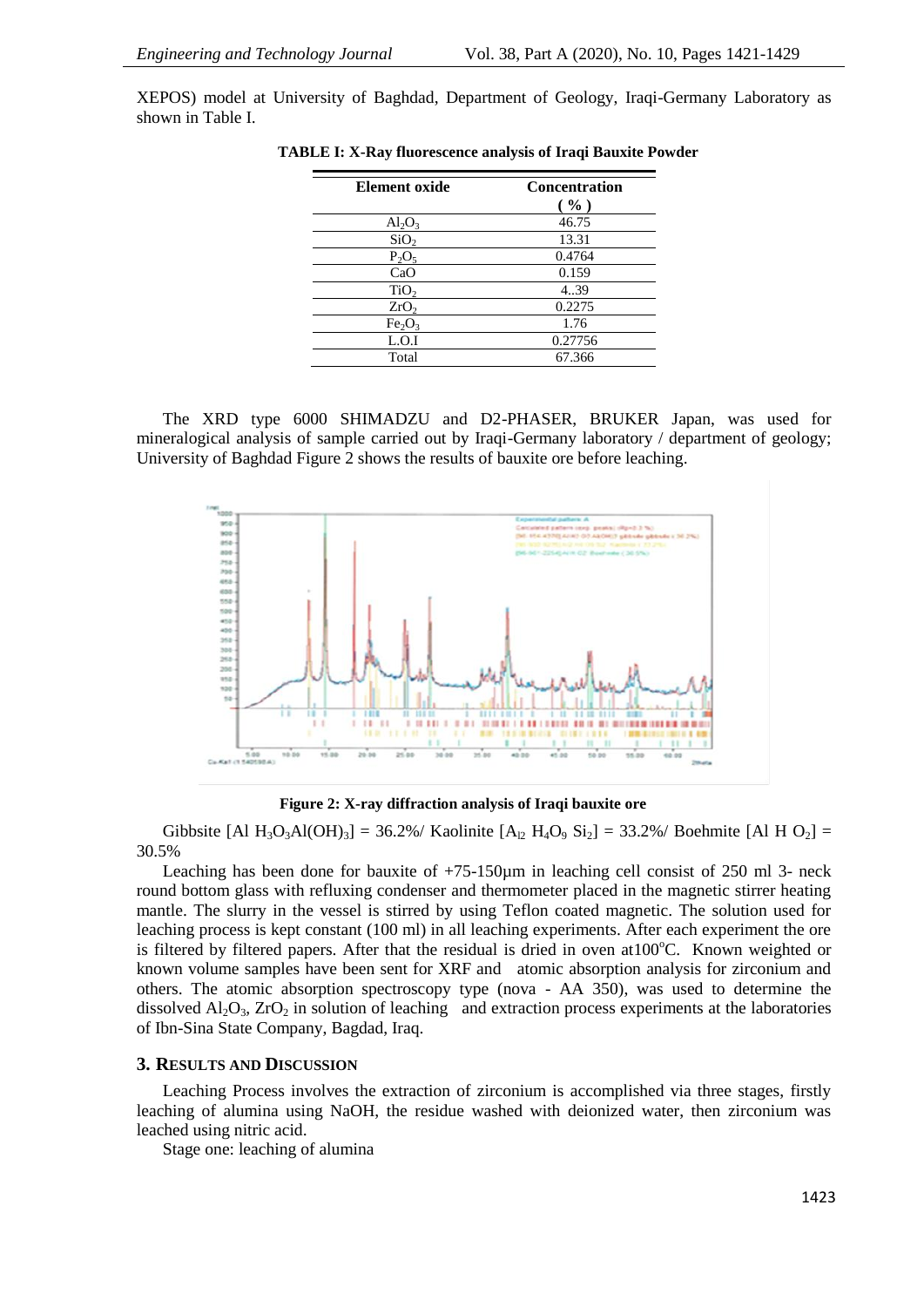## *I. Effect of NaOH concentration*

Figure 3 depicts the influence of various concentrations of sodium hydroxide on the percentage of leaching with the range of (3.7, 5, 6.2, 7.5, and 8.7) M at 100oC. The leaching temperature of alumina was constant at 100oC chosen after studying the range of between  $105^{\circ}$ C - 290<sup>o</sup>C according to the type of bauxite ore [8]. The fixed time was 1hr, liquid to solid ratio 10/1, and the rate of stirring 450 rpm. The best leaching percent obtained is 30.5% at 7.5 M of sodium hydroxide then decreases probably due to the reverse reaction of equation-1.

2NaOH+Al2O3. 3H2O = 2NaAlO2 + 4H2O (1)



 **Figure 3: The relationship between leaching (%) and the concentration of NaOH(M).**

## *II. Effect of time*

Different contact time intervals have been tried for the leaching of alumina i.e., (60, 120, 180, 240, and 360) min. The highest percentage of leaching approached 34.6% at 6hrs as shown in Figure 4.

The long period required reflects the slow reaction kinetics under the studied conditions, however, the reaction rate might be improved under high pressure in autoclave environment.



 **Figure 4: The Effect of time on percentage of leaching for alumina at, 100<sup>o</sup>C, NaOH 7.5 M, liguid to sloid ratio 10/1 and rate of stirring 450 rpm**

## III. *The influence of liquid to solid ratio*

Many sets of experiments performed at  $(10/1, 20/1, 30/1, 40/1,$  and  $50/1$ ). The best leaching percent obtained approached 42.27% at the 20/1 L/S ratio. Table II represents the result of the leaching process. At the end of these experiments, the highest leaching percentage of alumina is 42.27% at contact time 60 min, temperature  $100^{\circ}$ C, NaOH 7.5 M, L/S ratio 20/1, and stirring rate 450 rpm. High consumption of the leaching base can be ascribed to the presence of high content of silica in the Iraqi bauxite [12].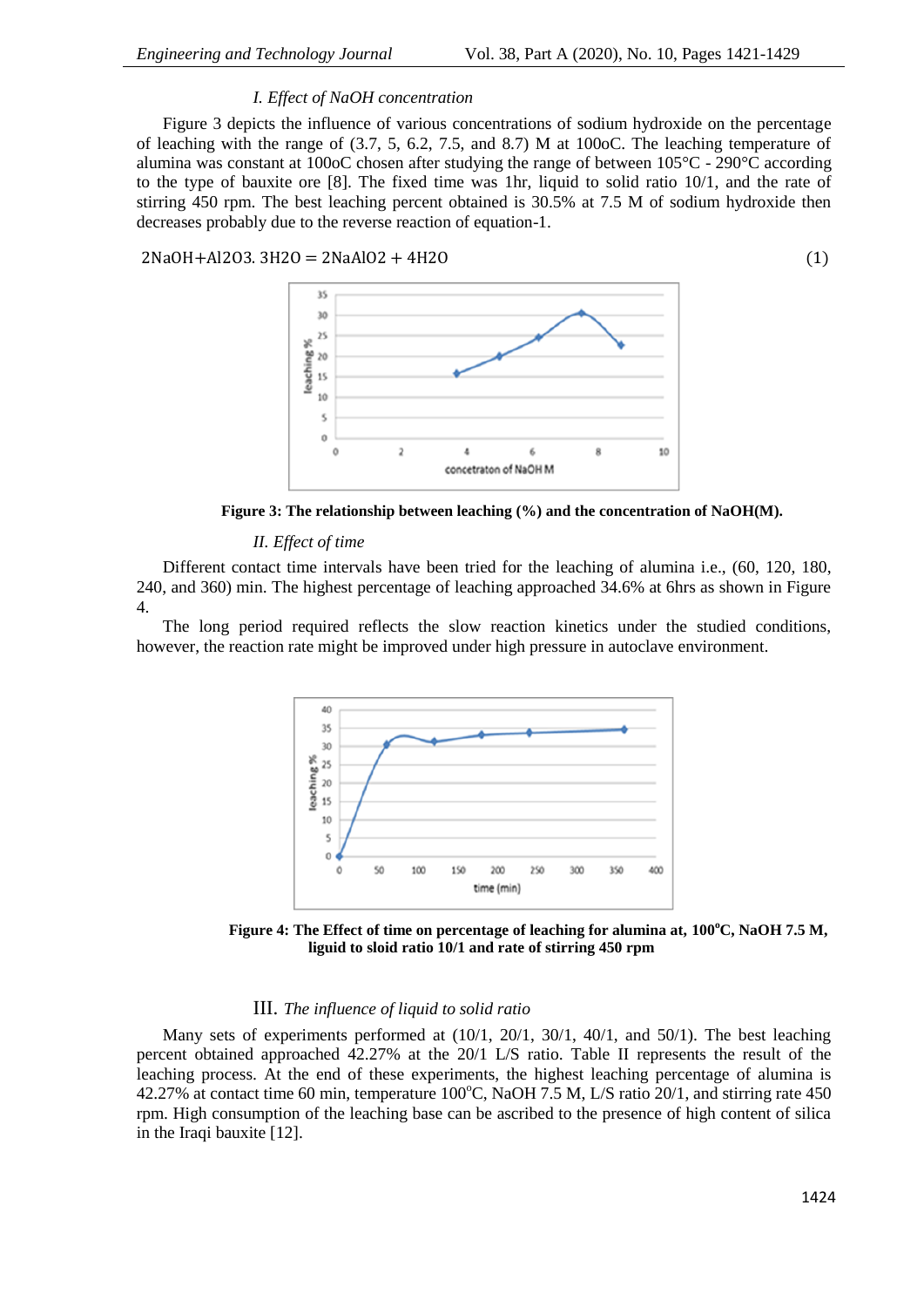| NO | L/S ratio | leaching |
|----|-----------|----------|
|    | 10/1      | 30.58    |
| 2  | 20/1      | 42.27    |
| 3  | 30/1      | 27.65    |
| 4  | 40/1      | 19.41    |
|    | 50/1      | 17.87    |

**TABLE II: The effect of L/S ratio on the leaching of alumina at; 100<sup>o</sup>C, NaOH 7.5 M, time 60 min and stirring rate 450 rpm**

## **4. STAGE TWO: LEACHING OF ZIRCONIUM**

## *I. The effect of temperature*

Figure 5 shows that zirconium leaching increases with increasing temperature at range studied i.e., 25, 50, 75, and 100 °C, in the presence of the concentration of nitric acid 10 M, contact time 90 min, and L/S ratio 25\1, and stirring rate 450 rpm., approaching percentage of leaching 47.84%.



 **Figure 5: Relationship between leaching (%) and temperature**

## *II. The Effect of acid concentration*

 Five different concentrations are selected to establish the maximum leach ability of zirconium reached to the higher percentage 67.5% at 7M acid concentration. By nitric acid i.e., 1, 3, 5, 7, and 9 M. Experiments are implemented under the conditions of temperature 100°C, time 60 min, L/S ratio 25/1, and the speed of stirring 450 rpm. The experimental results are illustrated in Figure 6. From this figure, it can be concluded that the leaching efficiency of zirconium increases as the acid concentration increases. It reached a higher percentage of 67.5% at 7M acid concentration.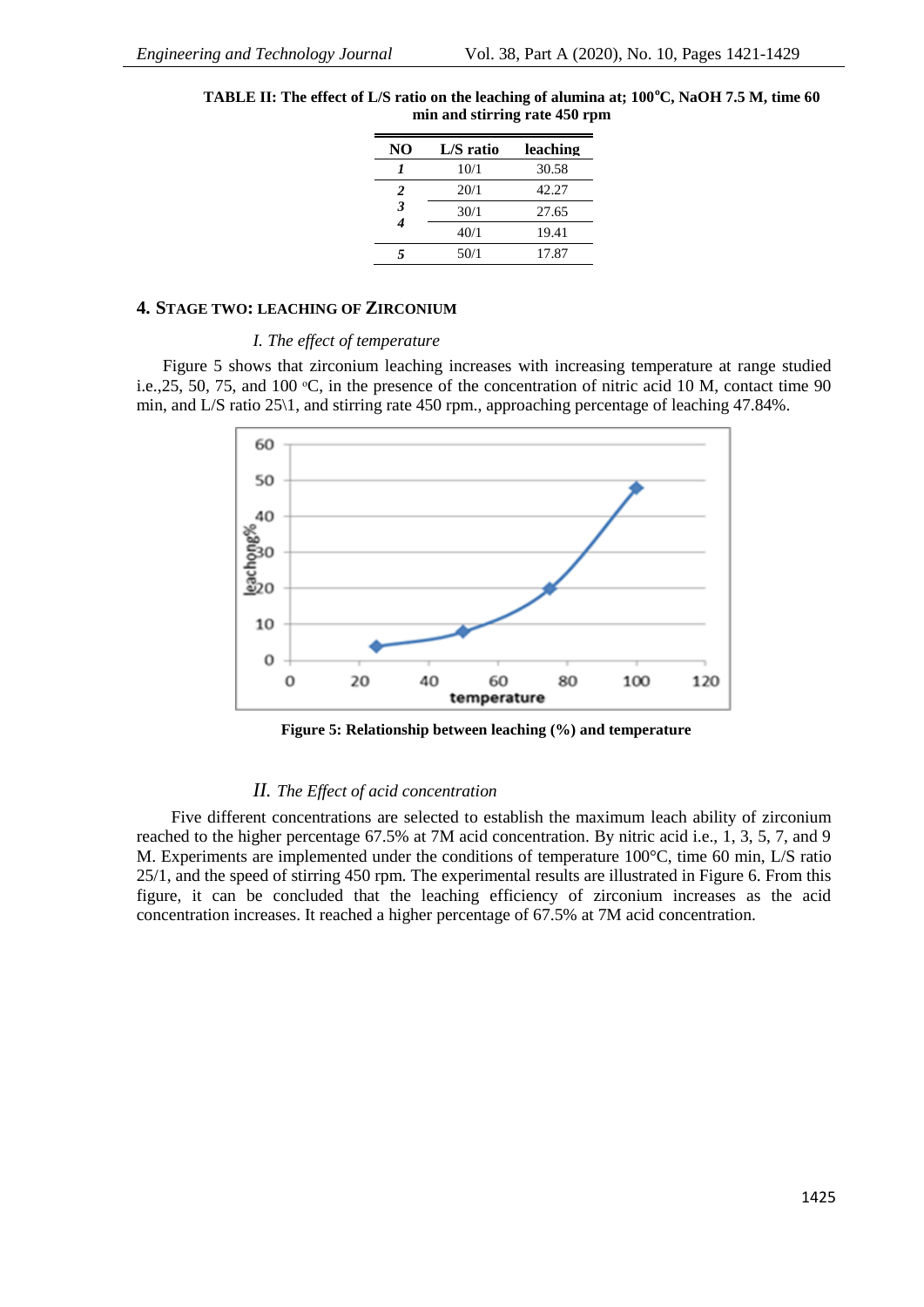

**Figure 6: Relationship between acid concentration and leaching% of zirconium at; temperature 100°C, L/S ratio 25/1, time 60 min and stirring 450 rpm.**

## *III. Effect of time*

Figure 7 shows the effect of contact time on the ZrO2 leaching percentage. The studied times are 30, 60, 90,120, and 150 min at the concentration of 7M, temperature of  $100\degree$ C, L/S ratio of 25/1, and stirring rate of 450 rpm. The best leaching percent is 76.95% at 120 min. The reason for increasing the leaching percentage with the increase in leaching time is due to that the increase in time increases the solubility of the solution by contacting with the solids, and giving sufficient time for the diffusion of the solution in the solids, thus increasing the reaction rate.



**Figure 7: Effect of time on the leaching of zirconium at; temperature 100°C, L/S ratio 25/1, acid concentration 7M and stirring rate of 450 rpm.**

#### *IV. Effect of L/S ratio*

L/S ratio affected the process of leaching. It was selected as  $(100/1, 50/1, 33/1, 25/1, 20/1, 33/1)$ and 16/1) with the following conditions obtained from the previous experiments: (the acid concentration 7M, temperature 100 °C, time 120 min, and stirring speed 450 rpm). The highest leaching percentage is 98.48% at L/S ratio of 16/1. The results of the effect of L/S on the leaching % are represented in Table III.

**TABLE III: Effect of L/S ratio on the leaching of zirconium at; 100<sup>o</sup>C, acid concentration 7 M, time120 min and stirring rate of 450 rpm**

| NO. | L/S ratio | leaching<br>( %) |
|-----|-----------|------------------|
|     | 100/1     | 60.20            |
| 2   | 50/1      | 68.58            |
| 3   | 33/1      | 77.35            |
|     | 25/1      | 76.95            |
|     | 20/1      | 84.13            |
|     | 16/1      | 98.48            |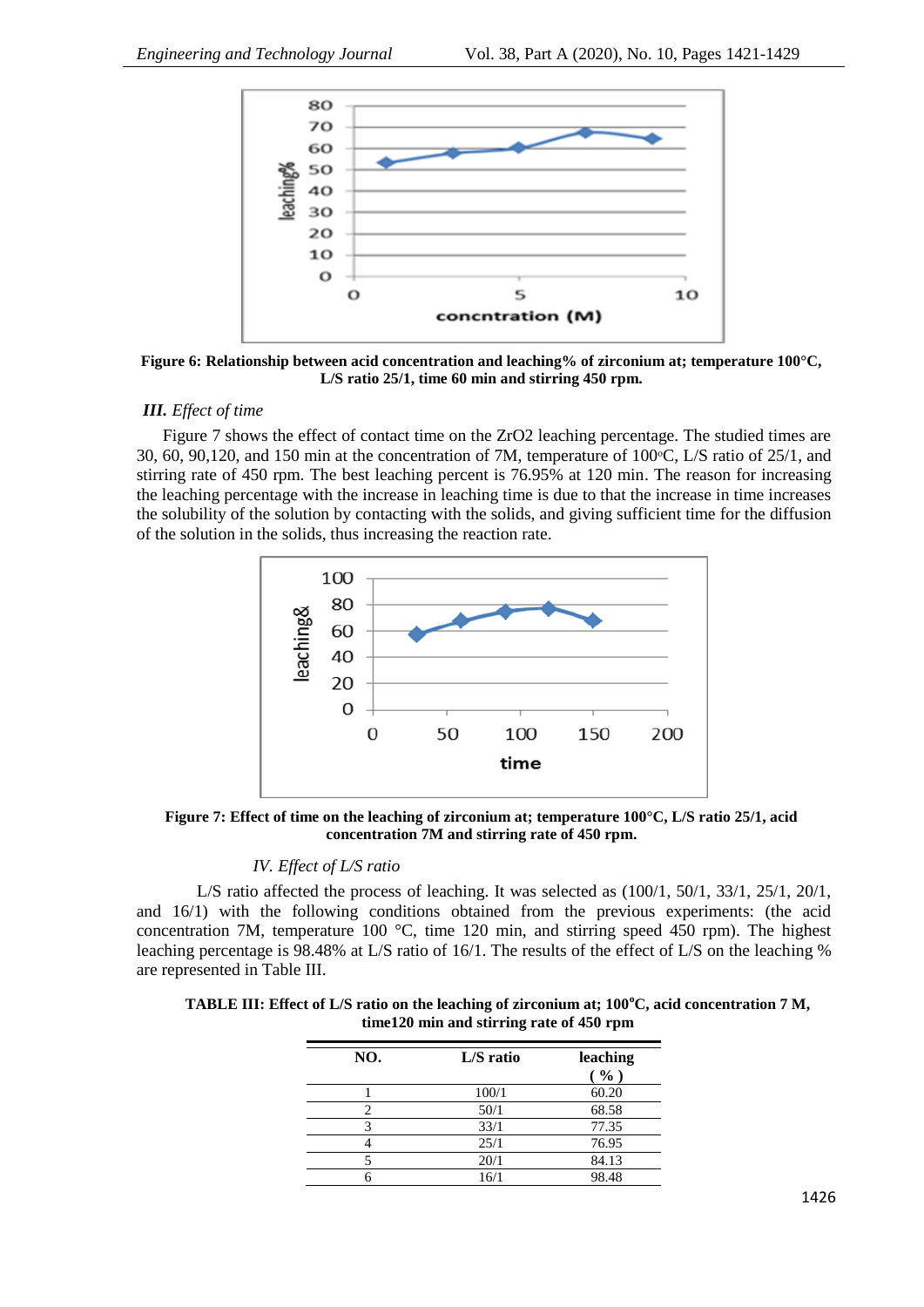## **5. STAGE THREE: (LIQUID–LIQUID) EXTRACTION OF ZIRCONIUM**

After leaching with nitric acid, the solution bearing Zr ion is subjected to tributyl phosphate(TBP)-kerosene extraction for the separation from other available ions according to the following relation:

$$
Zr4 + +4NO3 - + (TBP)org = \{Zr(NO3)4TBP\}org
$$
\n
$$
(2)
$$

## *I. Effect of TBP concentration*

 The best result of the Zr extraction by (TBP) in kerosene is 97.5% produced by (3 M) from different concentrations ranges of  $(1, 2, 3, 3.5)$  M. The organic to aqueous ratio is  $1/1$ , and the contact time is 8 min. Figure 8 shows the relation between the concentration of TBP and extraction % (Ex %) of Zr. The extraction increases with increasing TBP concentration.



**Figure 8: The influence of TBP concentration on the extraction of Zr % at; organic to aqueous 1/1 and time 8 min**

## *II. Influence of organic to aqueous ratio (O/A)*

 Experiments performed at 1/1, 2/1, 3/1, 4/1, 1/2, 1/3, and 1/4 of O/A ratio to reach optimum of 99.4% at (O\A) ratio of 4/1, TBP concentration is 3 M, and the contact time 8 min. The influence of (O/A) ratio on the extraction of Zr % is demonstrated in Table IV.

| NO. | $O/A$ ratio | EX    |
|-----|-------------|-------|
|     |             | ( %)  |
|     | 1/1         | 97.5  |
|     | 2/1         | 98.53 |
|     | 3/1         | 99.12 |
|     | 4/1         | 99.4  |
|     | 1/2         | 95.26 |
|     | 1/3         | 94.40 |
|     | 1/4         | 91.56 |

**TABLE IV: Effect of O/A on the extraction % of ZrO<sup>2</sup> at; TBP 3M and time 8 min**

## *III. Effect of contact time*

 The extraction of zirconium was performed at different contact time intervals of 2, 4, 6, 8, 10, and 12 min. The best results obtained approached 99.47% at 6 min. Figure 9 shows the influence of the period of time on the removal of Zr by TBP. The concentration of TBP and O/A ratio fixed at 3 M, and 4/1, respectively. The results show that time is not critical parameter reflecting fast kinetics extraction reaction.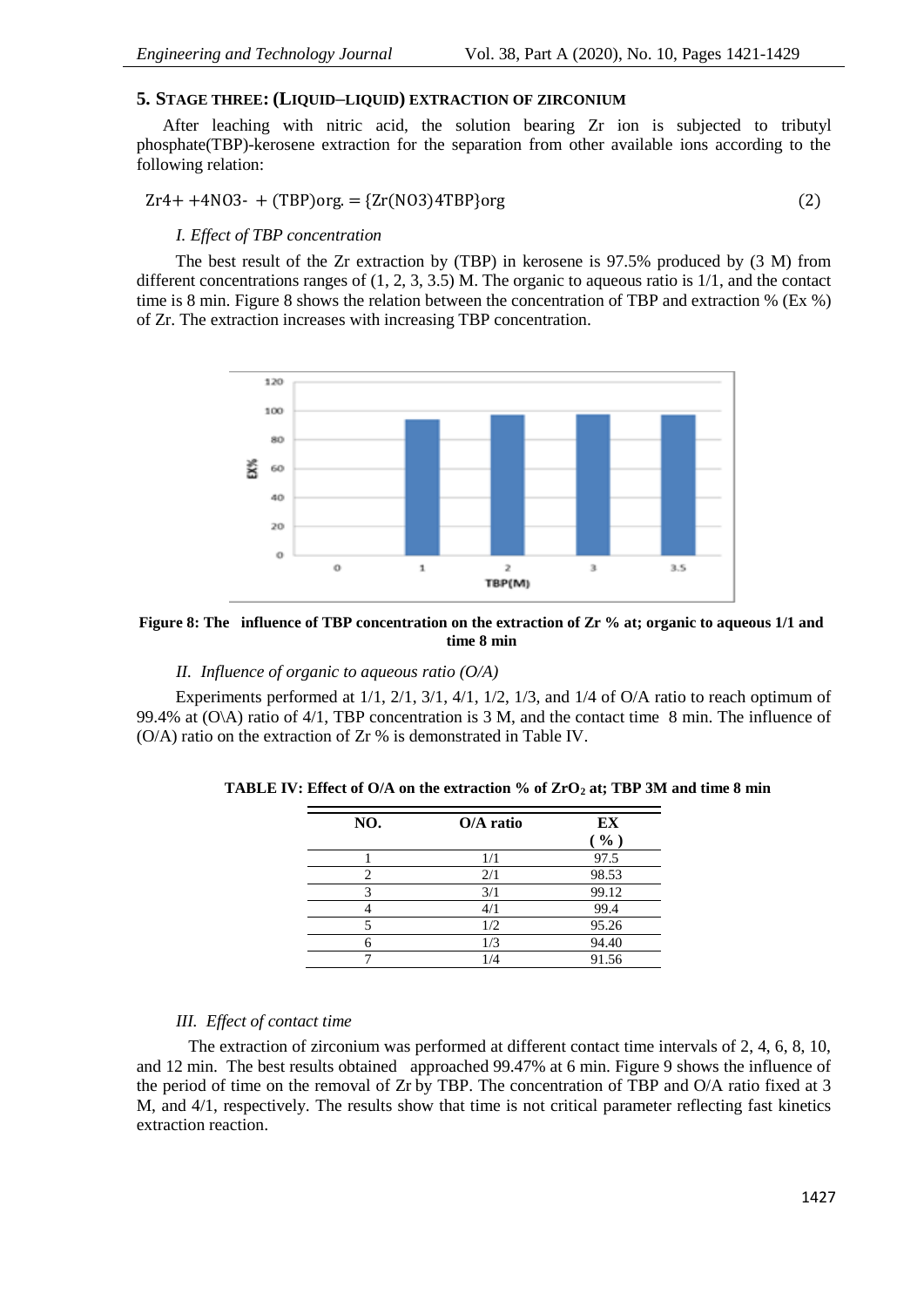

**Figure 9: Effect of time on the extraction % of Zr at; organic to aqueous ratio 4/1 and TBP concentration 3M**

## **6. CONCLUSIONS**

The main conclusions which can be realized from the present work are:

1. The highest leaching percent obtained is 42.55% of alumina from the Iraqi bauxite ore - Al-Husseiny at region with NaOH, under the conditions of temperature 100°C, NaOH concentration 7.5 M, contact time 60min, L/S ratio20/1, and stirring rate 450). Further work should be done using high pressure autoclave reactions.

2. The highest percentage leached of Zr is 98.48 % from the red mud (residue) using nitric acid under the conditions (temperature 100°C, acid concentration 7M, time 120min, L/S ratio 16/1, and stirring rate 450). Nitric acid proved to be good leaching agent for Zr as it acts effectively to keep zirconium ions (Zr4+) stable in the aqueous solutions.

3. Highest extraction of zirconium (Zr %) is obtained by use of tri-n-butylphsphate (TBP) dissolved in kerosene under the conditions of (TBP concentration 3M, time 6min, and O/A ratio 4/1). Zirconium cannot be directly leached from bauxite ore, treatment with NaOH paved for the red mud formation and Zr leaching with nitric acid.

## Acknowledgment

The authors would like to thank the head of the Production Engineering and Metallurgy Department at the University of Technology, Baghdad, Iraq.

#### **REFERENCES**

- **[1]** V. G. Hill, "The mineralogical and genesis of bauxite deposit of Jamaica, B.W.I," University of Toronto, Canada, pp. 676-678, 1950.
- **[2]** D. S. Rao, and B. Das, "Characterization and beneficiation studies of a low grade bauxite ore," J. Inst. Eng. India, PP.81-91, 2014.
- **[3]** D. Survachat, "Zirconium solvent extraction using organophosphorus compound," MSc. Thesis, McGiII University, Montreal, Canada, PP. 1-19, 1992.
- **[4]** J. B .Hedrick, "Zirconium and hafanium ," U.S. Geological Survey Minerals Yearbook, 2000.
- **[5]** G. Pretorius, "Applied solid state chemistry of zircon (ZrSiO4) and zirconia," Ph.D. Thesis, University of Pretoria, RSA, 1995.
- **[6]** K.A. Shahid, D. Sahed, S. Jan, and A. Masood,and J. Akhtar, "Extraction of zirconium from ziron," Nuclear Materials Division, Pakistan Institute of Nuclear Science and Technology P.O. Nilore, Rawalpindi, 1985.